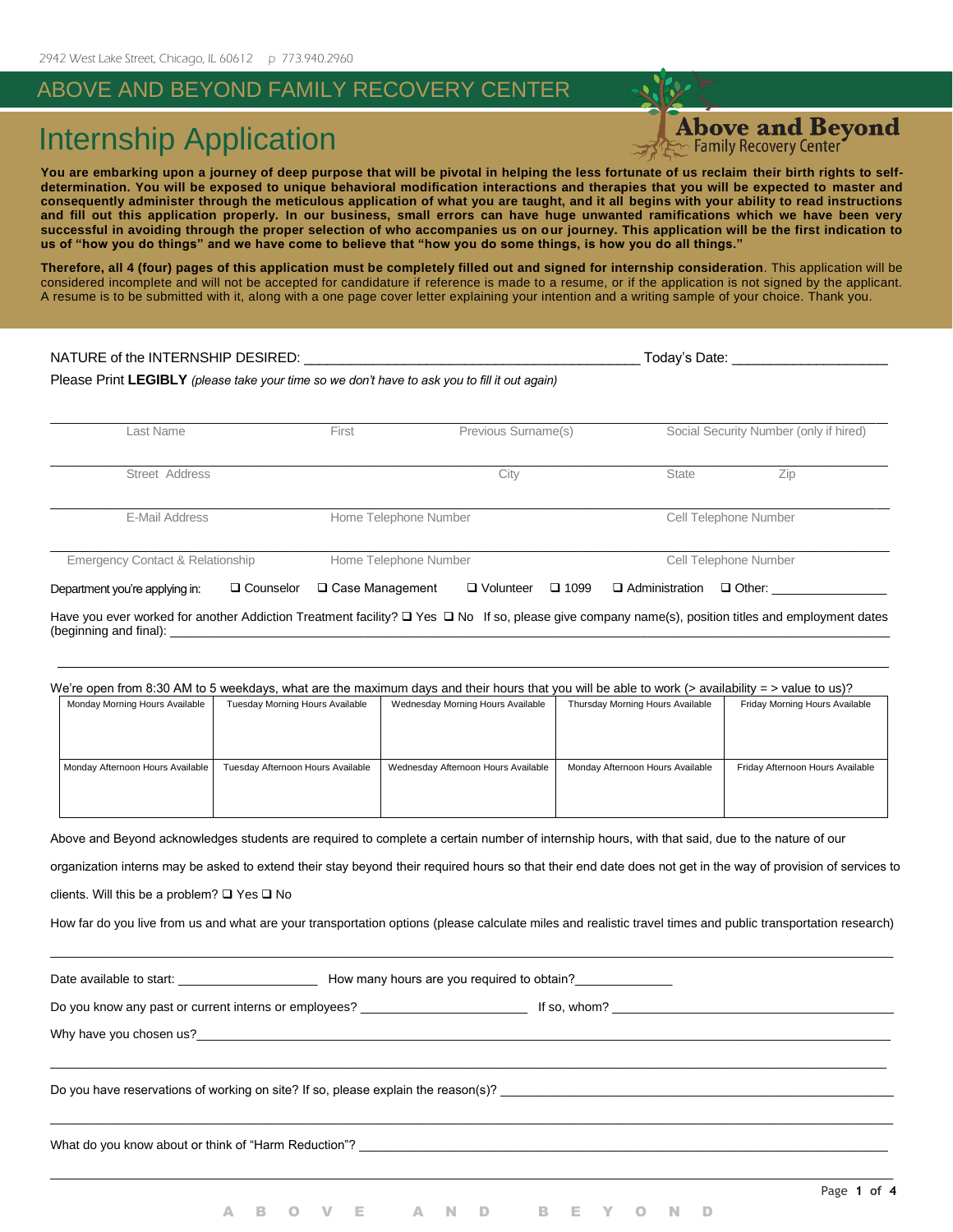| What do you know of Rational Emotive Behavior Therapy and how do you use it? |  |
|------------------------------------------------------------------------------|--|
|------------------------------------------------------------------------------|--|

What is your "story"?

| We have a policy of random "dropping" our employees for illegal substances in their system, so it would be only a matter of time before<br>we discover any personal habits which might prohibit your internship. With our willingness to flex based on substance, medicinal need, |                                                                                                                                         |  |
|-----------------------------------------------------------------------------------------------------------------------------------------------------------------------------------------------------------------------------------------------------------------------------------|-----------------------------------------------------------------------------------------------------------------------------------------|--|
|                                                                                                                                                                                                                                                                                   |                                                                                                                                         |  |
|                                                                                                                                                                                                                                                                                   |                                                                                                                                         |  |
|                                                                                                                                                                                                                                                                                   |                                                                                                                                         |  |
|                                                                                                                                                                                                                                                                                   | and the honesty of your answer, we ask for a full-disclosure to our question, "do you consume any drugs (includes alcohol)?" Q Yes Q No |  |
| What and how often? <u>The contract of the contract of the contract of the contract of the contract of the contract of the contract of the contract of the contract of the contract of the contract of the contract of the contr</u>                                              |                                                                                                                                         |  |

\_\_\_\_\_\_\_\_\_\_\_\_\_\_\_\_\_\_\_\_\_\_\_\_\_\_\_\_\_\_\_\_\_\_\_\_\_\_\_\_\_\_\_\_\_\_\_\_\_\_\_\_\_\_\_\_\_\_\_\_\_\_\_\_\_\_\_\_\_\_\_\_\_\_\_\_\_\_\_\_\_\_\_\_\_\_\_\_\_\_\_\_\_\_\_\_\_\_\_\_\_\_\_\_\_\_\_\_\_\_\_\_\_\_\_\_\_\_\_\_\_\_

# **Additional Comments and Things We Should Know About** *(be frank and honest)***:**

| Name, City and State of                                                                                                        |     | Graduated? | Type of Degree and Program | Major | Minor | Grade Point |
|--------------------------------------------------------------------------------------------------------------------------------|-----|------------|----------------------------|-------|-------|-------------|
| <b>Educational Institution</b>                                                                                                 | Yes | No.        |                            |       |       | Overall GPA |
| High School/GED                                                                                                                |     |            |                            |       |       |             |
| Undergraduate College<br>or University                                                                                         |     |            |                            |       |       |             |
| Graduate Degrees,<br>Technical/Licenses/Cer-<br>tifications and other<br>noteworthy educational<br>pursuits or accomplishments |     |            |                            |       |       |             |

\_\_\_\_\_\_\_\_\_\_\_\_\_\_\_\_\_\_\_\_\_\_\_\_\_\_\_\_\_\_\_\_\_\_\_\_\_\_\_\_\_\_\_\_\_\_\_\_\_\_\_\_\_\_\_\_\_\_\_\_\_\_\_\_\_\_\_\_\_\_\_\_\_\_\_\_\_\_\_\_\_\_\_\_\_\_\_\_\_\_\_\_\_\_\_\_\_\_\_ \_\_\_\_\_\_\_\_\_\_\_\_\_ \_\_\_\_\_\_\_\_\_\_\_\_\_\_\_\_\_\_\_\_\_\_\_\_\_\_\_\_\_\_\_\_\_\_\_\_\_\_\_\_\_\_\_\_\_\_\_\_\_\_\_\_\_\_\_\_\_\_\_\_\_\_\_\_\_\_\_\_\_\_\_\_\_\_\_\_\_\_\_\_\_\_\_\_\_\_\_\_\_\_\_\_\_\_\_\_\_\_\_\_ \_\_\_\_\_\_\_\_\_\_\_\_

 $\_$  ,  $\_$  ,  $\_$  ,  $\_$  ,  $\_$  ,  $\_$  ,  $\_$  ,  $\_$  ,  $\_$  ,  $\_$  ,  $\_$  ,  $\_$  ,  $\_$  ,  $\_$  ,  $\_$  ,  $\_$  ,  $\_$  ,  $\_$  ,  $\_$  ,  $\_$  ,  $\_$  ,  $\_$  ,  $\_$  ,  $\_$  ,  $\_$  ,  $\_$  ,  $\_$  ,  $\_$  ,  $\_$  ,  $\_$  ,  $\_$  ,  $\_$  ,  $\_$  ,  $\_$  ,  $\_$  ,  $\_$  ,  $\_$  ,

 $\_$  ,  $\_$  ,  $\_$  ,  $\_$  ,  $\_$  ,  $\_$  ,  $\_$  ,  $\_$  ,  $\_$  ,  $\_$  ,  $\_$  ,  $\_$  ,  $\_$  ,  $\_$  ,  $\_$  ,  $\_$  ,  $\_$  ,  $\_$  ,  $\_$  ,  $\_$  ,  $\_$  ,  $\_$  ,  $\_$  ,  $\_$  ,  $\_$  ,  $\_$  ,  $\_$  ,  $\_$  ,  $\_$  ,  $\_$  ,  $\_$  ,  $\_$  ,  $\_$  ,  $\_$  ,  $\_$  ,  $\_$  ,  $\_$  ,

Describe any passions, skills, drives or experiences you believe are relevant to the job applied for: \_\_\_\_\_\_\_\_\_\_\_\_\_\_\_\_\_\_\_\_\_\_\_\_\_\_\_\_\_\_\_

Who is your supervisor at school and what is their title and contact information (phone, email)? \_\_\_\_\_\_\_\_

What will be our expected relationship with your supervisor? \_\_\_\_\_\_\_\_\_\_\_\_\_\_\_\_\_\_\_\_\_\_\_\_\_\_\_\_\_\_\_\_\_\_\_\_\_\_\_\_\_\_\_\_\_\_\_\_\_\_\_\_\_\_\_\_\_\_\_\_\_\_\_\_\_\_\_\_\_\_\_\_\_

What are your hobbies? How do you spend your spare time? \_\_

How would you depict your purpose or meaning in life? \_\_\_\_\_\_\_\_\_\_\_\_\_\_\_\_\_\_\_\_\_\_\_\_\_\_

A B O V E A N D B E Y O N D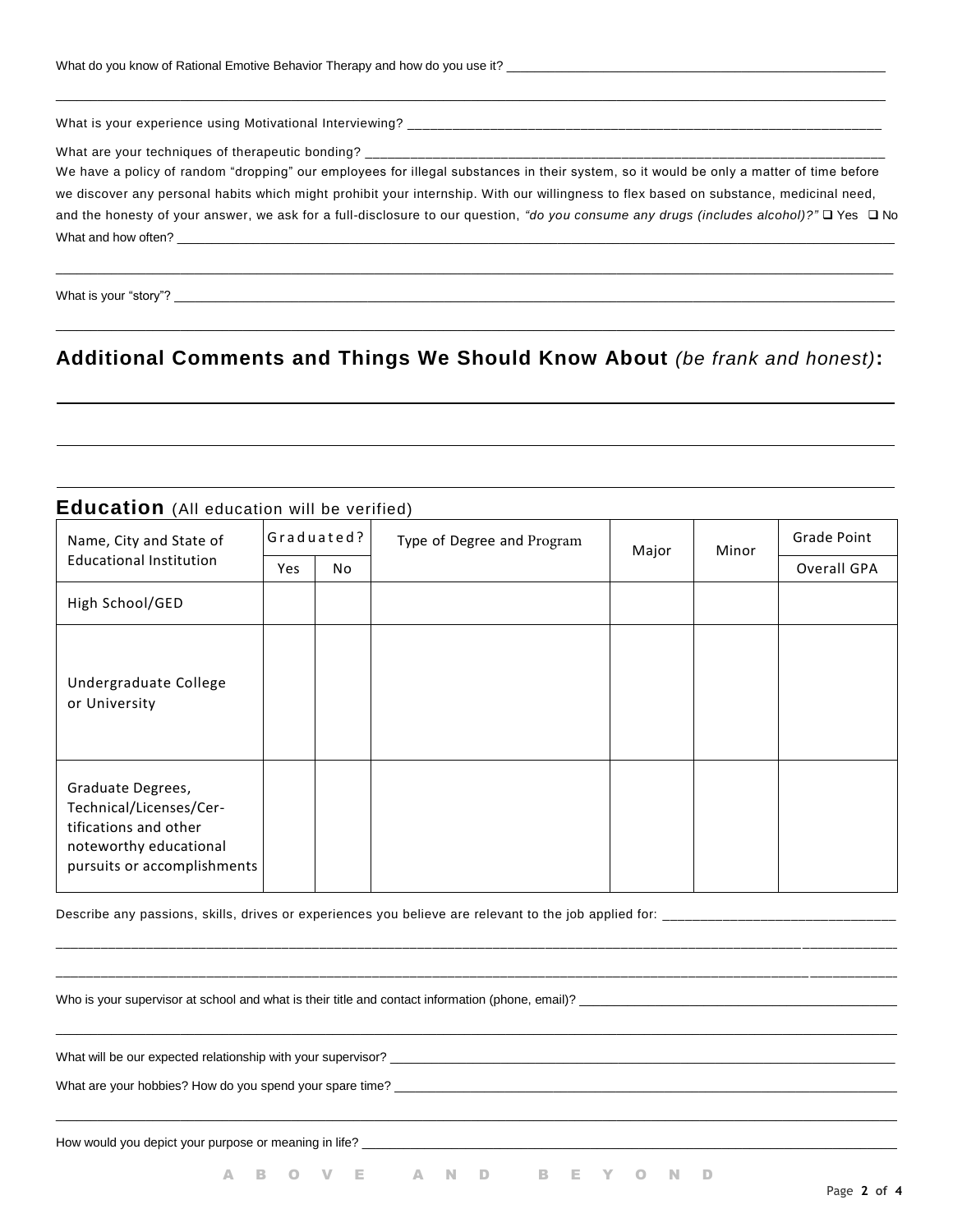#### **Employment History**

(Please complete for all full-time or part-time employment beginning with your most recent streployer)



| Company Name                |                            |                          | Telephone #    |       |      |
|-----------------------------|----------------------------|--------------------------|----------------|-------|------|
| Address                     |                            |                          | Dates Employed | From  | To   |
| Name of Supervisor          | May we contact?            | Yes <b>□</b> No <b>□</b> | Rate of Pay    | Start | Last |
| State Job Titles and Duties |                            |                          |                |       |      |
| Reason for leaving          |                            |                          |                |       |      |
| Company Name                |                            |                          | Telephone #    |       |      |
| Address                     |                            |                          | Dates Employed | From  | To   |
| Name of Supervisor          | May we contact?            | Yes □ No □               | Rate of Pay    | Start | Last |
| State Job Titles and Duties |                            |                          |                |       |      |
| Reason for leaving          |                            |                          |                |       |      |
| Company Name                |                            |                          | Telephone #    |       |      |
| Address                     |                            |                          | Dates Employed | From  | To   |
|                             |                            |                          |                |       |      |
| Name of Supervisor          | May we contact? Yes Q No Q |                          | Rate of Pay    | Start | Last |
| State Job Titles and Duties |                            |                          |                |       |      |
| Reason for leaving          |                            |                          |                |       |      |

#### **OTHER RELATED EXPERIENCE:**